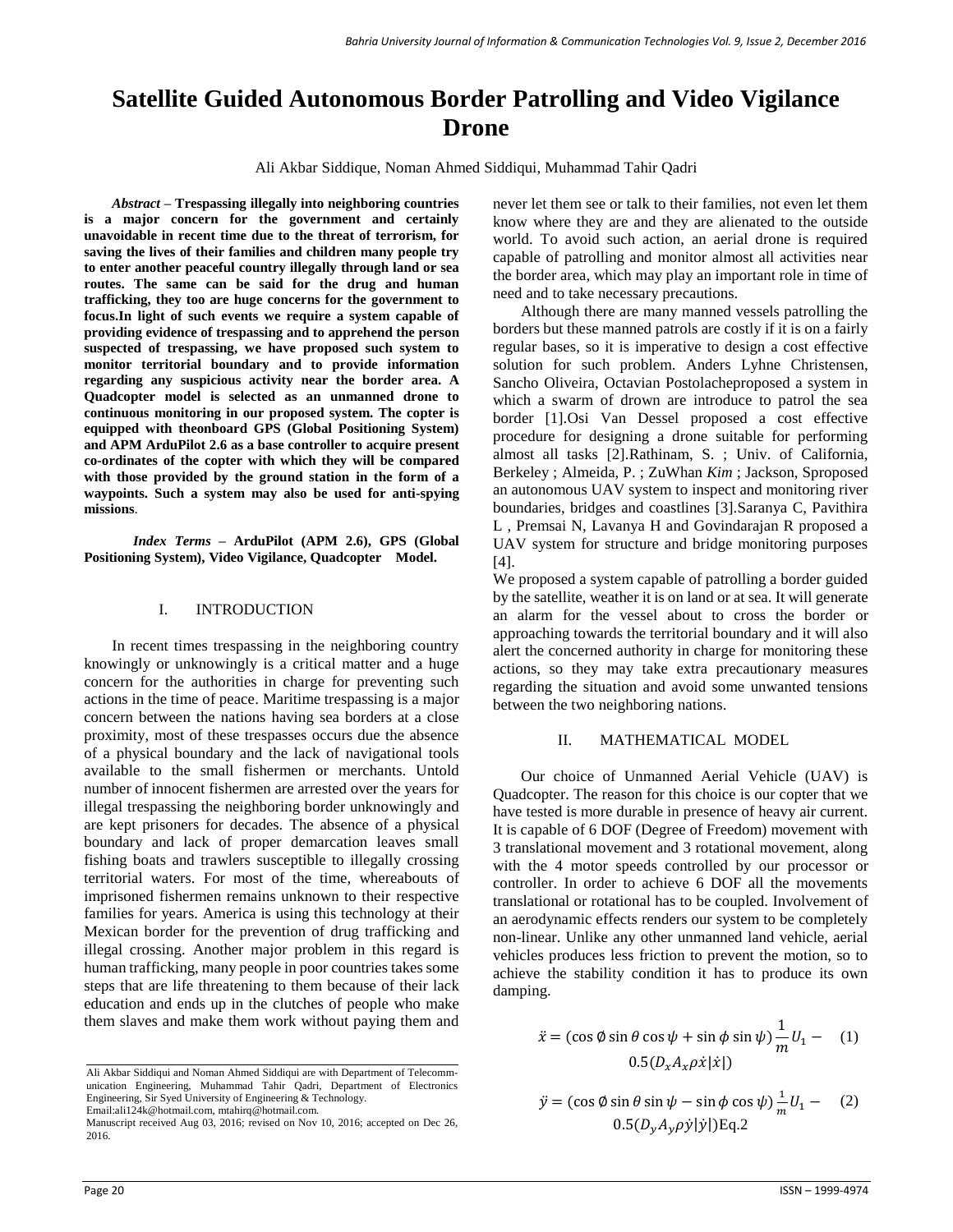$$
\ddot{z} = (\cos \phi \cos \theta) \frac{1}{m} U_1 - g - 0.5(D_z A_z \rho \dot{z} | \dot{z}) \tag{3}
$$

Eq.1,2 and 3 are the representation of linear translational movement of the coptor about x,y and z axis respectively.It is imperative to allign these in a form to negotiate with one another to avoid any unnecessary or undefined movements which can or may cause a damage to our system.  $D_x$ ,  $D_y$  and  $D_z$  are basically the translational drag coefficients and  $A_x$ ,  $A_y$ and  $A<sub>z</sub>$  are the areas of the propeller disks.

$$
\ddot{\phi} = \dot{\theta}\dot{\psi}\left(\frac{l_y - l_z}{l_x}\right) + \frac{U_2}{l_x} \tag{4}
$$

$$
\ddot{\theta} = \dot{\phi}\dot{\psi}\left(\frac{l_z - l_x}{l_y}\right) + \frac{U_3}{l_y} \tag{5}
$$

$$
\ddot{\psi} = \dot{\theta}\dot{\phi}\left(\frac{l_x - l_y}{l_z}\right) + \frac{U_4}{l_z} \tag{6}
$$

Eq.4,5 and 6 are the representation of an angular movements of the copter as Yaw, Pitch and Roll. $I_xI_y$  and  $I_z$ are the inertias along the translatioal axix.

$$
U_1 = t(\Omega_1^2 + \Omega_2^2 + \Omega_3^2 + \Omega_4^2) \tag{7}
$$

$$
U_2 = t\ell(-\Omega_2^2 + \Omega_4^2) \tag{8}
$$

$$
U_3 = t\ell(\Omega_1^2 - \Omega_3^2) \tag{9}
$$

$$
U_4 = d(-\Omega_1^2 + \Omega_2^2 - \Omega_3^2 + \Omega_4^2) \tag{10}
$$

 $\Omega_1, \Omega_2, \Omega_3$  and  $\Omega_4$  are the speed of the rotors.  $U_1$  is the total thrust, with  $U_1$  we can control the altitude of our copter by increasing or decreasing the speeds of the rotors all at the same time.  $U_2$  is the Pitch movement,  $U_3$  is the Roll movement and  $U_4$  is the Yaw movement. Here 't' is the thrust factor and 'd' is the drag factor. Drag factor is comes in handy when our coptor is hovering. By increasing or decreasing the speed of all four rotors simulaniously in a syncronized manner will result in an altitude control, however varing the speed of either on of the pair like  $(\Omega_1$  and  $\Omega_3$ ) cause our coptor to move along the y-axis with the pitch angle of  $\theta$ . At the same time if the variation is done on the opposite rotors like ( $Ω_2$  and  $Ω_4$ ) our coptor will move along the x-axix with the angle of  $\phi'$ . Now is we apply the vector summission of both the pair our coptor will spin aroud the zaxis demonstrating the yaw movement denoted by  $\psi'.\text{In}$ Fig.1 one can observe the movements that can be achieved in along the axis.

### III. HARDWARE MODEL

In our proposed system, we used APM ARDUPILOET 2.6as our core processor for flight control. APM provides us high quality of altitude and attitude control an approximate scale, with level flight and navigation assistance. Waypoint planning can be done at any time even during the flight using two-way wireless transceivers. APM is fully capable of

controlling the copter including its takeoff and landing. It can support up to 127 waypoints no matter the distance between them, the only limitation is its battery.



Fig. 1 Quadrant based representation of Quad rotor system



Fig. 2 Image of an APM Ardupilot 2.6

Fig.3 explains the block model of complete system APM as a center processor driving the ESC by providing appropriate duty cycle in order to synchronize the four rotors. Stability is key feature in the system, so to avoid any stability issues we have used onboard Magnetometer and other onboard sensors like Accelerometer, Gyro sensor etc. GPS (Global positioning system) is used to fetch the current coordinates of the copter for the waypoint matching and tracking. GPS gets the co-ordinates and fed them to APM to match them with the waypoint co-ordinates provided by the ground station wirelessly. Wireless camera is also mounted on the system used the purpose of vigilance and monitoring suspicious the activity near the border. Basically ESC (Electronic speed controller) drives the motors with an appropriate RPM (Rotation per Minute) for the copter to stay in the air and to track the next waypoint properly.

Magnetometer is used as an onboard sensor which is capable of measuring the magnetization of the magnetic material and in few cases can be used to identify the direction of the magnetic field at a point in space. Basically magnetic fields are the vector quantities which are characterized by both direction and strength, magnetometer tends to measure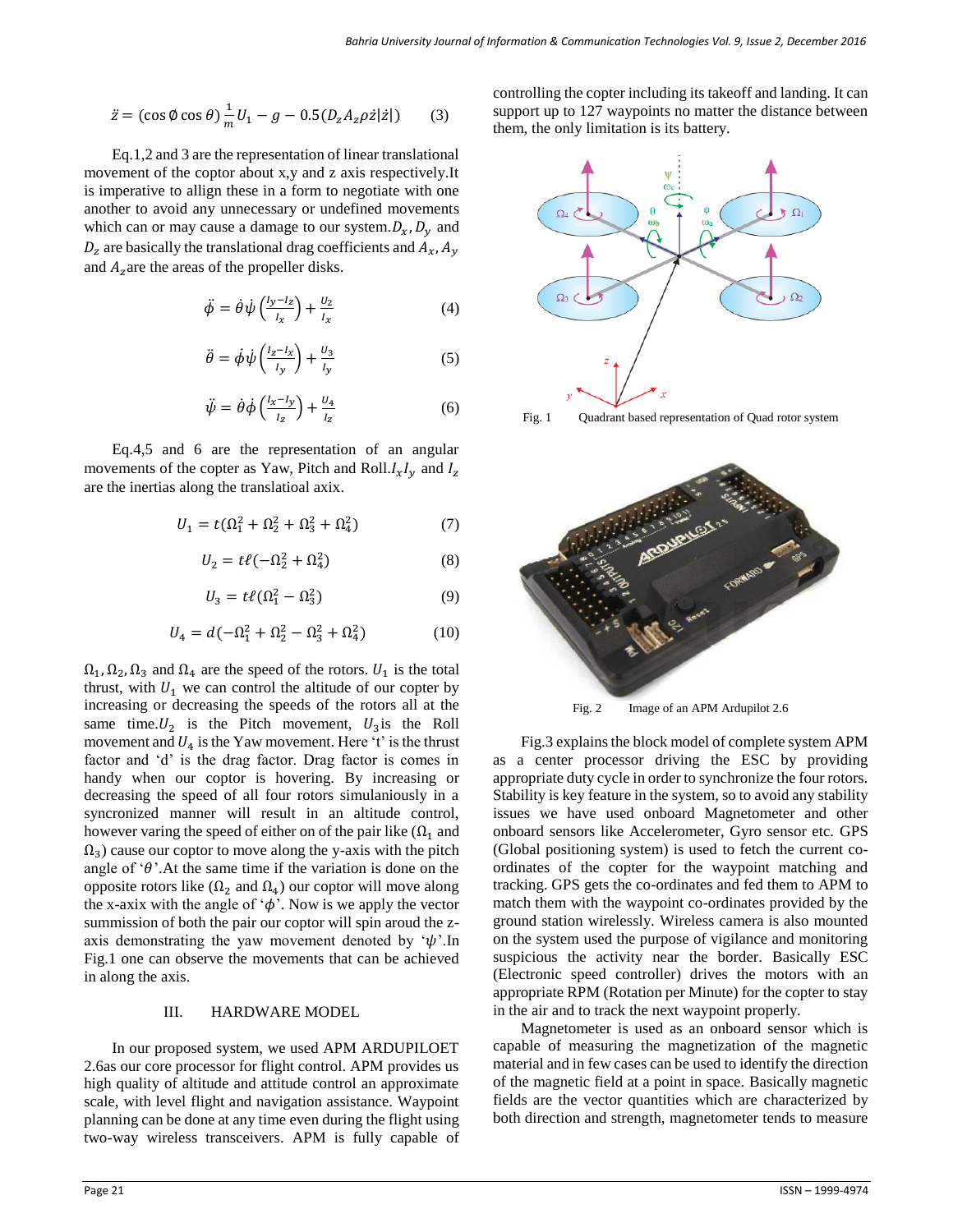these quantities with respect to the magnetic field of the earth as a reference.



Fig.3 displays the actual trajectory tracking in real time environment depending on the initial co-ordinates provided to the Quad rotor system. It matches the current co-ordinates of the system to the ones provided by the base station or ground station wirelessly in the form of waypoints. It follows the co-ordinates one at a time in an orderly fashion as provided from ground station, as long as it's traveling in the direction of the next waypoint or correct waypoint the error or the difference between them will be reducing otherwise if the error is increasing then our drone is heading in a wrong direction.

Fig.4 is the representation of the waypoint for the drone to follow, drone at its initial location will began to track the waypoint as soon as it receives one from the base station. Ground station sets the waypoints for the drone to follow and it follows them according to the co-ordinates provided to it by GPS.

# IV. SOFTWARE MODEL

After system initialization the waypoint co-ordinates are fed to the copter wirelessly which are used to compare the actual co-ordinates of it received via GPS (Global Positioning System). It approaches towards the desired coordinates by using the error coefficient as a tracking agent and intend to reduce it in order to reach an exact desired location or a waypoint.

As soon as our copter reaches to its first waypoint coordinates, it fulfills the task and starts to track the next waypoint co-ordinates in a sequential order as was provided by the ground station. These waypoint can be varied according to the need, it's because there is a camera mounted

on it which can be used for the purpose of vigilance. With it we can not only keep an eye on territorial border but can also stop illegal drug trafficking etc.



Fig. 4 Waypoint Trajectory Planning and Tracking.



# V. SIMULATION RESULTS

Fig.6 is the representation of the altitude controlled step response of our copter model. It is approaching to 10 feet in